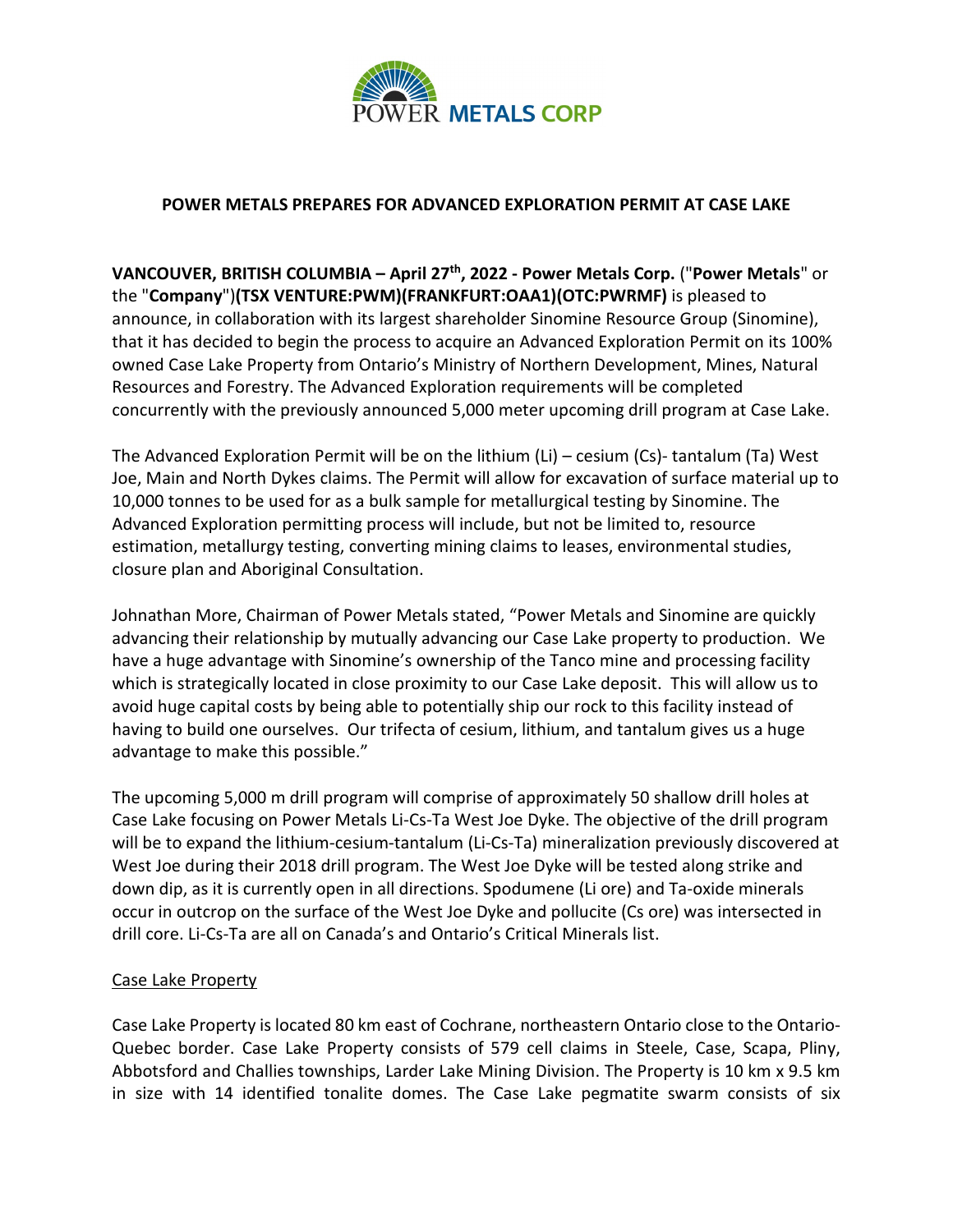

spodumene dykes: North, Main, South, East and Northeast Dykes on the Henry Dome and the West Joe Dyke on a new tonalite dome. The Case Lake Property is owned 100% by Power Metals Corp. A National Instrument 43-101 Technical Report has been prepared on Case Lake Property and filed on July 18, 2017.

# Qualified Person

Julie Selway, Ph.D., P.Geo. supervised the preparation of the scientific and technical disclosure in this news release. Dr. Selway is the VP of Exploration for Power Metals and the Qualified Person ("QP") as defined by National Instrument 43-101. Dr. Selway is supervising the exploration program at Case Lake. Dr. Selway completed a Ph.D. on granitic pegmatites in 1999 and worked for 3 years as a pegmatite geoscientist for the Ontario Geological Survey. Dr. Selway also has twenty-three scientific journal articles on pegmatites.

## **About Power Metals Corp.**

Power Metals Corp. is a diversified Canadian mining company with a mandate to explore, develop and acquire high quality mining projects. We are committed to building an arsenal of projects in both lithium and high-growth specialty metals and minerals. We see an unprecedented opportunity to supply the tremendous growth of the lithium battery and clean-technology industries. Learn more at www.powermetalscorp.com

## ON BEHALF OF THE BOARD,

## *Johnathan More, Chairman & Director*

*Neither the TSX Venture Exchange nor its Regulation Services Provider (as that term is defined in policies of the TSX Venture Exchange) accepts responsibility for the adequacy or accuracy of the content of this news release.*

*No securities regulatory authority has either approved or disapproved of the contents of this news release. The securities being offered have not been, and will not be, registered under the United States Securities Act of 1933, as amended (the "U.S. Securities Act"), or any state securities laws, and may not be offered or sold in the United States, or to, or for the account or benefit of, a "U.S. person" (as defined in Regulation S of the U.S. Securities Act) unless pursuant to an exemption therefrom. This press release is for information purposes only and does not constitute an offer to sell or a solicitation of an offer to buy any securities of the Company in any jurisdiction.*

Power Metals Corp. Johnathan More 646-661-0409 info@powermetalscorp.com

**Cautionary Note Regarding Forward-Looking Information**